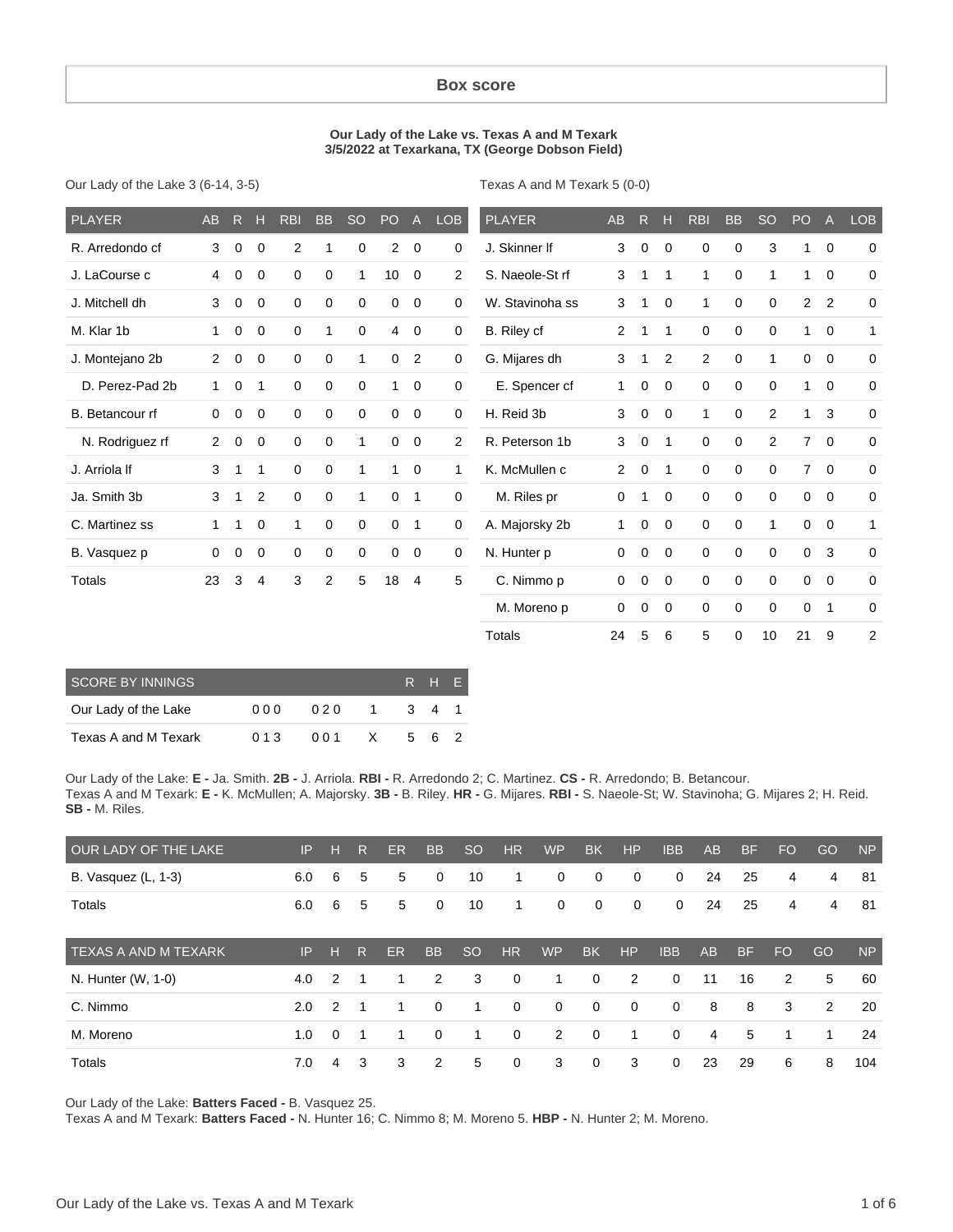#### **Start:** 1:00 PM **Duration:** 1:47 **Attendance:** 150

Weather: Cloudy Low 70s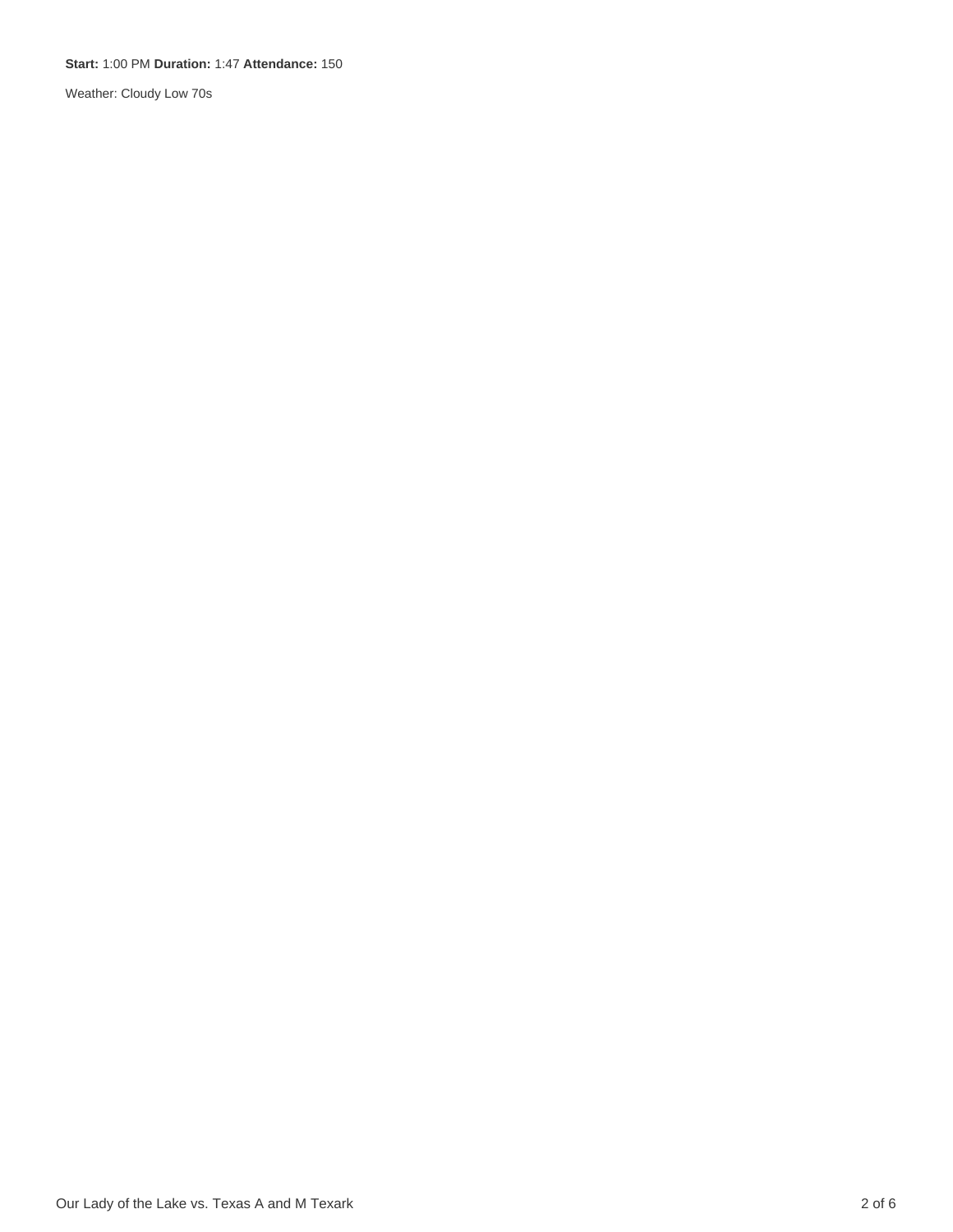# **Scoring Summary**

| <b>INNINGS</b>                          | <b>PLAY</b>                                                                         | $V - H$ |
|-----------------------------------------|-------------------------------------------------------------------------------------|---------|
| Texas A And M Texark<br>2 <sub>nd</sub> | H. Reid grounded out to 2b, RBI; B. Riley scored.                                   | $0 - 1$ |
| Texas A And M Texark<br>3rd             | W. Stavinoha reached first on an error by 3b, RBI; M. Riles scored.                 | $0 - 2$ |
| Texas A And M Texark<br>3rd             | S. Naeole-St singled to center field, RBI, advanced to second; W. Stavinoha scored. | $0 - 3$ |
| Texas A And M Texark<br>3rd             | G. Mijares singled to right field, RBI; S. Naeole-St scored.                        | $0 - 4$ |
| Our Lady Of The Lake<br>5th             | C. Martinez lined out to If, RBI; Ja. Smith advanced to third; J. Arriola scored.   | $1 - 4$ |
| Our Lady Of The Lake<br>5th             | R. Arredondo grounded out to ss, RBI; Ja. Smith scored.                             | $2 - 4$ |
| Texas A And M Texark<br>6th             | G. Mijares homered, RBI.                                                            | $2 - 5$ |
| Our Lady Of The Lake<br>7th             | R. Arredondo reached first on an error by 2b, RBI; C. Martinez scored.              | $3 - 5$ |

# **All Plays**

## **Our Lady of the Lake Top of 1st Inning**

```
R. Arredondo walked.
```
R. Arredondo out at second p to c, caught stealing. (1 out)

J. LaCourse struck out swinging. (2 out)

J. Mitchell popped up to ss. (3 out)

**Inning Summary: 0 Runs , 0 Hits , 0 Errors , 0 LOB**

# **Texas A and M Texark Bottom of 1st Inning**

J. Skinner struck out swinging. (1 out)

W. Stavinoha flied out to cf. (2 out)

S. Naeole-St lined out to lf. (3 out)

**Inning Summary: 0 Runs , 0 Hits , 0 Errors , 0 LOB**

## **Our Lady of the Lake Top of 2nd Inning**

M. Klar walked.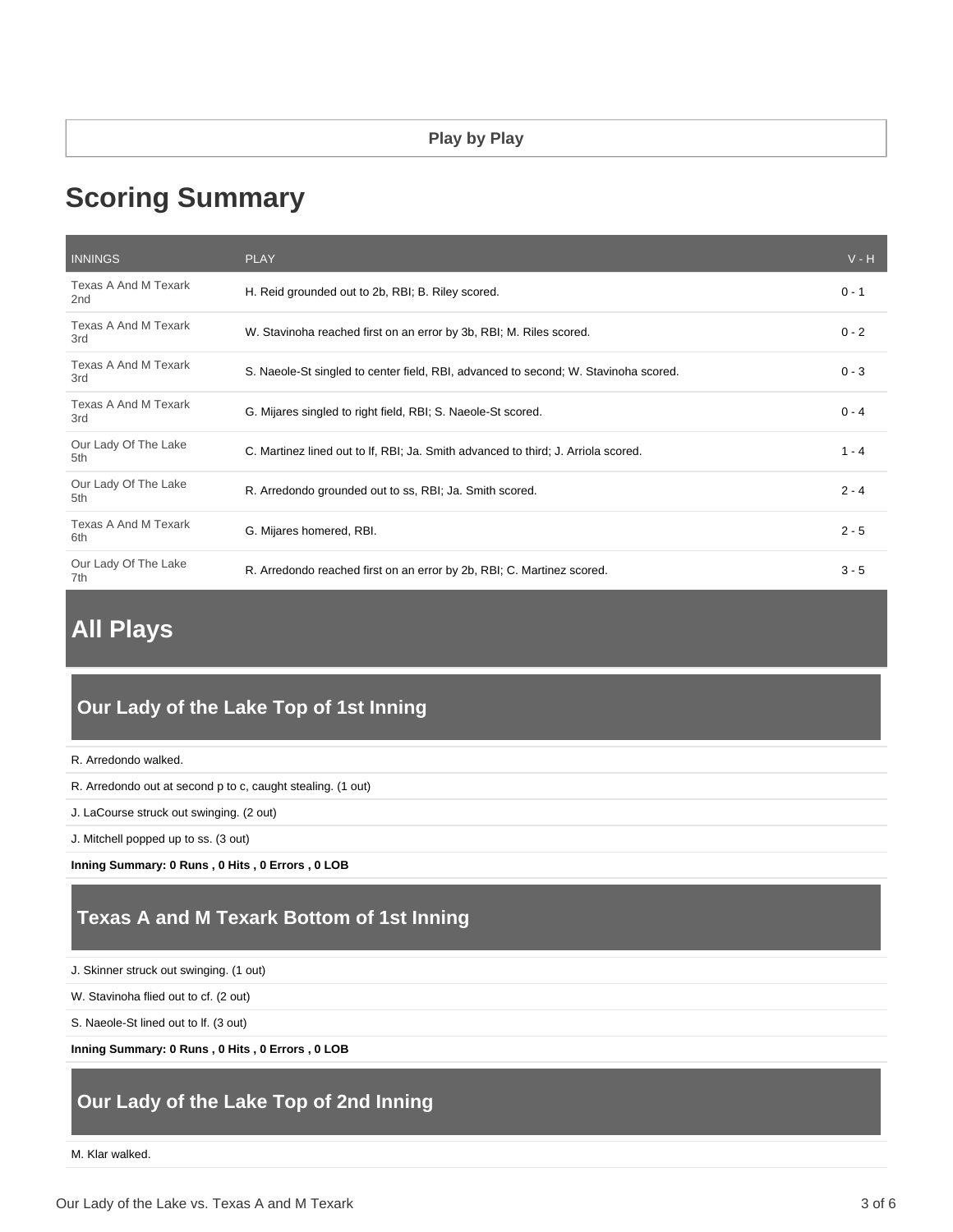M. Klar advanced to second on a wild pitch.

J. Montejano grounded out to 3b; M. Klar advanced to third. (1 out)

B. Betancour hit by pitch.

B. Betancour out at second p to c, caught stealing. (2 out)

J. Arriola struck out swinging. (3 out)

**Inning Summary: 0 Runs , 0 Hits , 0 Errors , 1 LOB**

## **Texas A and M Texark Bottom of 2nd Inning**

G. Mijares struck out looking. (1 out)

B. Riley tripled to left center.

**H. Reid grounded out to 2b, RBI; B. Riley scored.**

R. Peterson struck out swinging. (3 out)

**Inning Summary: 1 Runs , 1 Hits , 0 Errors , 0 LOB**

# **Our Lady of the Lake Top of 3rd Inning**

Ja. Smith singled to left field.

C. Martinez out at first p to ss, SAC; Ja. Smith advanced to second. (1 out)

R. Arredondo popped up to 3b. (2 out)

J. LaCourse grounded out to ss. (3 out)

**Inning Summary: 0 Runs , 1 Hits , 0 Errors , 1 LOB**

### **Texas A and M Texark Bottom of 3rd Inning**

K. McMullen singled to left field.

M. Riles pinch ran for K. McMullen.

M. Riles stole second.

A. Majorsky popped up to 1b, SAC; M. Riles advanced to third. (1 out)

J. Skinner struck out swinging. (2 out)

**W. Stavinoha reached first on an error by 3b, RBI; M. Riles scored.**

**S. Naeole-St singled to center field, RBI, advanced to second; W. Stavinoha scored.**

**G. Mijares singled to right field, RBI; S. Naeole-St scored.**

B. Riley grounded out to 2b. (3 out)

**Inning Summary: 3 Runs , 3 Hits , 1 Errors , 1 LOB**

# **Our Lady of the Lake Top of 4th Inning**

K. McMullen to c for M. Riles.

J. Mitchell grounded out to 1b unassisted. (1 out)

M. Klar hit by pitch.

M. Klar advanced to second on an error by c, advanced to third.

J. Montejano struck out looking. (2 out)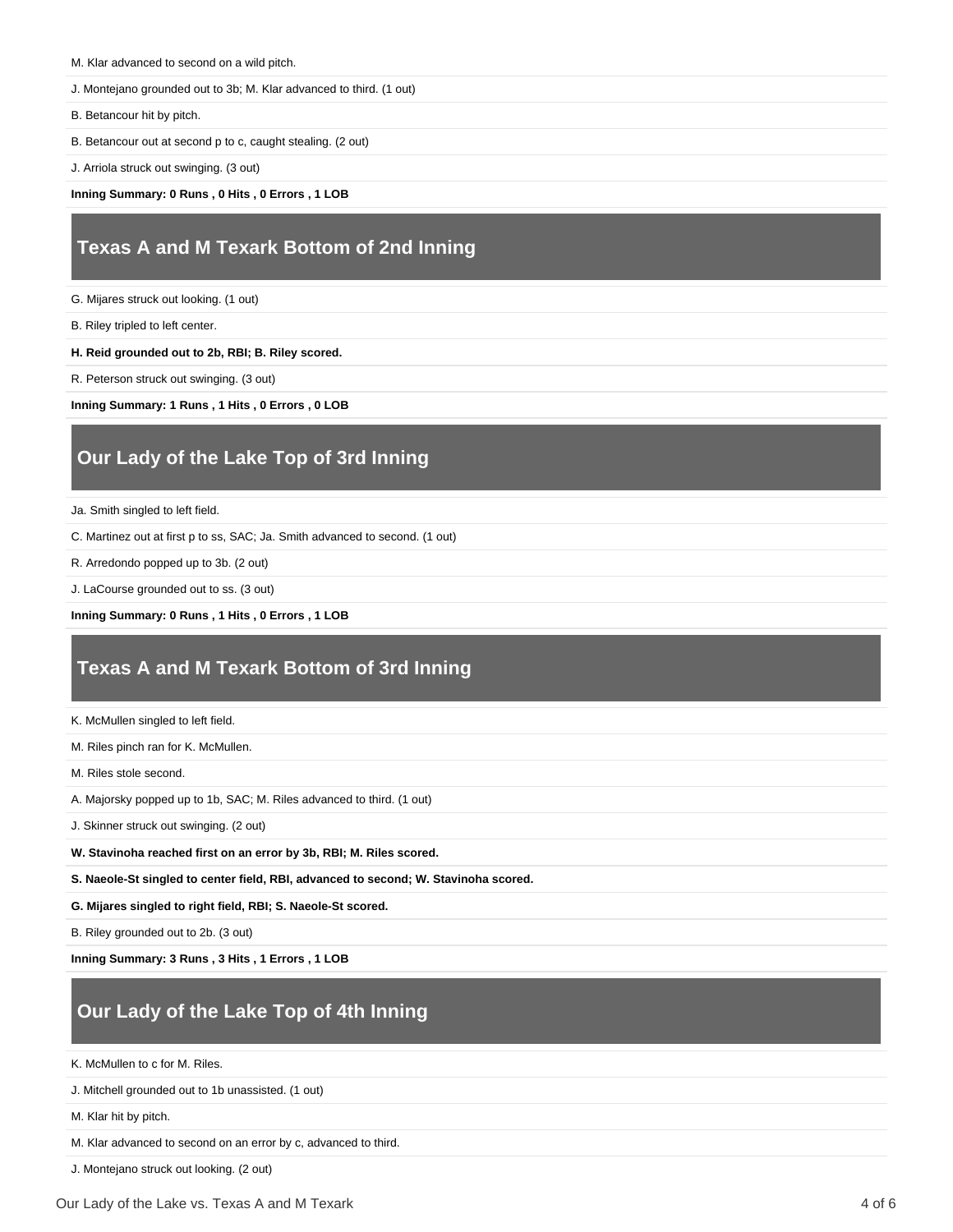N. Rodriguez grounded out to 3b. (3 out)

**Inning Summary: 0 Runs , 0 Hits , 1 Errors , 1 LOB**

#### **Texas A and M Texark Bottom of 4th Inning**

- N. Rodriguez to rf.
- D. Perez-Pad to 2b for J. Montejano.
- H. Reid struck out swinging. (1 out)
- R. Peterson singled to left field.

K. McMullen reached on a fielder's choice; R. Peterson out at second 3b to 2b. (2 out)

- M. Riles pinch ran for K. McMullen.
- A. Majorsky struck out swinging. (3 out)

**Inning Summary: 0 Runs , 1 Hits , 0 Errors , 1 LOB**

### **Our Lady of the Lake Top of 5th Inning**

- K. McMullen to c for M. Riles.
- J. Arriola doubled to left field.
- C. Nimmo to p for N. Hunter.
- Ja. Smith singled to left field, advanced to second; J. Arriola advanced to third.
- **C. Martinez lined out to lf, RBI; Ja. Smith advanced to third; J. Arriola scored.**
- **R. Arredondo grounded out to ss, RBI; Ja. Smith scored.**

J. LaCourse grounded out to 3b. (3 out)

**Inning Summary: 2 Runs , 2 Hits , 0 Errors , 0 LOB**

### **Texas A and M Texark Bottom of 5th Inning**

J. Skinner struck out swinging. (1 out)

- W. Stavinoha grounded out to ss. (2 out)
- S. Naeole-St struck out swinging. (3 out)

**Inning Summary: 0 Runs , 0 Hits , 0 Errors , 0 LOB**

# **Our Lady of the Lake Top of 6th Inning**

- E. Spencer to cf for B. Riley.
- B. Riley to rf for S. Naeole-St.
- S. Naeole-St to lf for J. Skinner.
- J. Mitchell flied out to lf. (1 out)
- M. Klar flied out to cf. (2 out)
- D. Perez-Pad singled to center field.
- N. Rodriguez struck out swinging. (3 out)